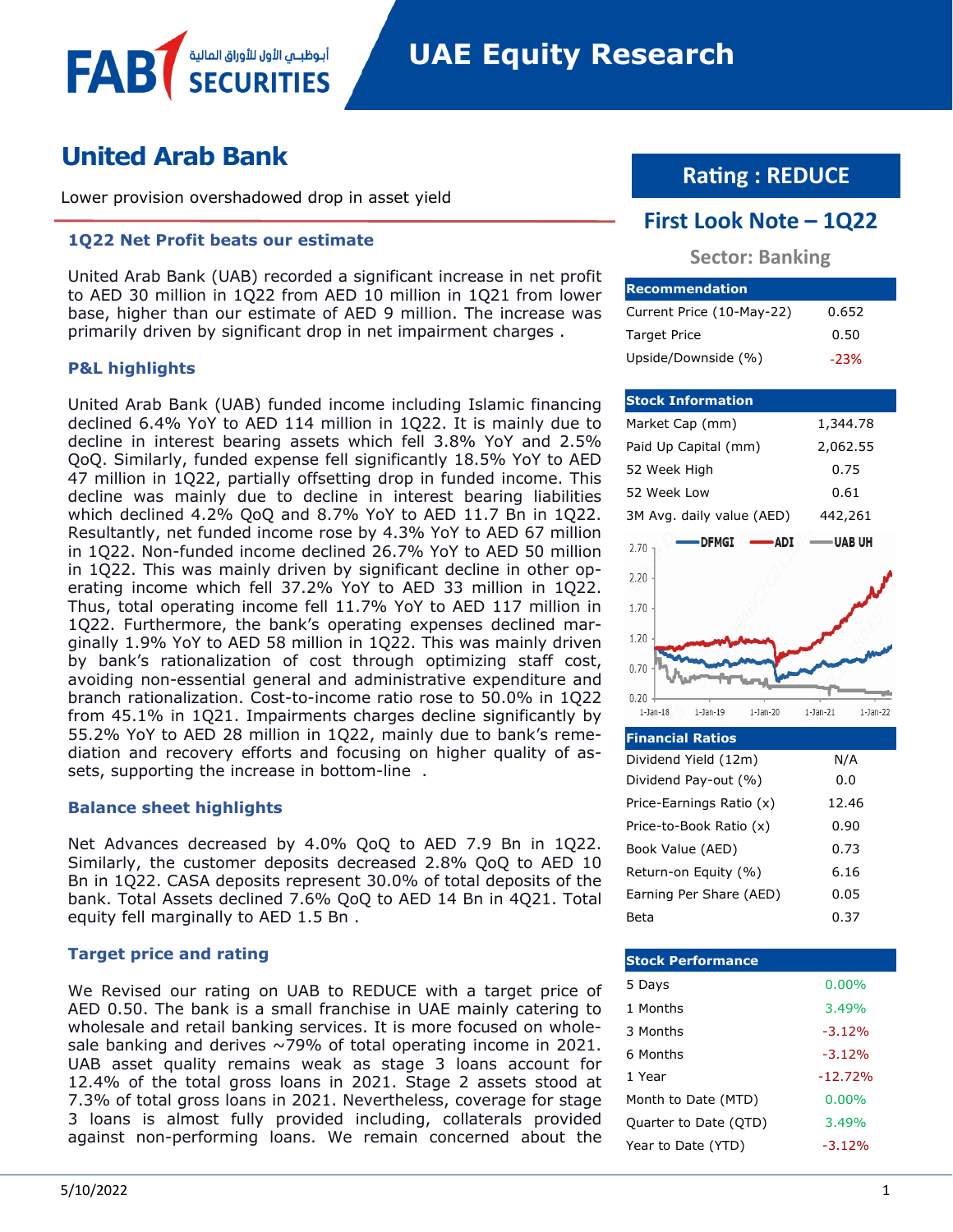## أبوظبــي الأول للأوراق المالية FA **SECURITIES**

bank ability to maintain NIMs due to its growing reliance on high-cost funding including, interbank funding. Further, the small franchise and undiversified business model also constraints fee income generation. The bank capital buffer also remains weak and the CET1 ratio stood at 12.6% limiting growth. Considering aforementioned factors, we assign REDUCE rating on the stock.

| <b>UAB - Relative valuation</b> |       |      |           |       |       |
|---------------------------------|-------|------|-----------|-------|-------|
| (at CMP)                        | 2018  | 2019 | 2020      | 2021  | 2022F |
| P/E(x)                          | 17.36 | NA   | <b>NA</b> | 19.10 | 10.02 |
| P/B(x)                          | 0.53  | 0.62 | 0.92      | 0.89  | 0.84  |

*FABS Estimates & Co Data*

### **UAB - P&L**

| <b>AED mm</b>                  | <b>1Q21</b> | 4Q21  | <b>1Q22A</b> | <b>1Q22F</b>   | Var.     | YOY Ch   | QOQ Ch   | 2021   | 2022F  | <b>Change</b> |
|--------------------------------|-------------|-------|--------------|----------------|----------|----------|----------|--------|--------|---------------|
| Interest income                | 121         | 109   | 114          | 110            | 3.7%     | $-6.4%$  | 4.3%     | 451    | 492    | 9.1%          |
| Interest expense               | $-57$       | -46   | $-47$        | $-46$          | 1.1%     | $-18.5%$ | 1.3%     | $-152$ | $-228$ | 49.3%         |
| <b>Net interest income</b>     | 64          | 63    | 67           | 63             | 5.5%     | 4.3%     | 6.5%     | 278    | 262    | $-5.6%$       |
| Fees and commissions           | 12          | 12    | 12           | 12             | 7.1%     | 8.2%     | 0.1%     | 47     | 48     | 2.8%          |
| Exchange income                | 4           | 5     | 5            | $\overline{4}$ | 6.0%     | 7.1%     | $-14.8%$ | 19     | 19     | 2.4%          |
| Other non-funded income        | 52          | 32    | 33           | 26             | 25.6%    | $-37.2%$ | 1.5%     | 106    | 96     | $-9.4%$       |
| Total non-funded in-<br>come   | 68          | 50    | 50           | 42             | 18.5%    | $-26.7%$ | $-0.6%$  | 172    | 164    | $-4.8%$       |
| <b>Total operating income</b>  | 132         | 113   | 117          | 106            | 10.7%    | $-11.7%$ | 3.3%     | 450    | 426    | $-5.3%$       |
| General & admin. Ex-<br>penses | -60         | $-63$ | $-58$        | $-61$          | $-4.5%$  | $-1.9%$  | $-7.8%$  | $-244$ | $-215$ | $-11.7%$      |
| <b>Pre provision profit</b>    | 73          | 50    | 58           | 44             | 31.7%    | $-19.7%$ | 17.5%    | 206    | 211    | 2.2%          |
| Impairment                     | $-62$       | $-24$ | $-28$        | $-36$          | $-21.8%$ | $-55.2%$ | 15.5%    | $-136$ | $-77$  | $-43.5%$      |
| <b>Net profit</b>              | 10          | 25    | 30           | 9              | 256.0%   | 197.9%   | 19.4%    | 70     | 134    | 90.6%         |

*FABS Estimates & Co Data* 

#### **UAB - P&L KPI**

|                    | 1Q21  | 4Q21  | 1Q22A | <b>YOY Bps</b> | QOQ Bps | 2021  | 2022F | Change   |
|--------------------|-------|-------|-------|----------------|---------|-------|-------|----------|
| Net FI/OI          | 48.5% | 55.5% | 57.2% | 876            | 170     | 61.8% | 61.6% | -21      |
| <b>NIM</b>         | 1.8%  | 1.8%  | 1.9%  | 14             | 12      | 2.0%  | 2.0%  | $-5$     |
| <b>NIS</b>         | 1.4%  | 1.6%  | 1.7%  | 28             | 10      | 1.7%  | 1.8%  | 9        |
| Fees & comms/OI    | 8.7%  | 11.0% | 10.7% | 196            | $-35$   | 10.5% | 11.4% | 89       |
| Exchange income/OI | 3.3%  | 4.8%  | 4.0%  | 69             | -84     | 4.2%  | 4.5%  | 34       |
| Cost to income     | 45.1% | 56.1% | 50.0% | 497            | $-602$  | 54.2% | 50.6% | $-364$   |
| Impairment/PPP     | 86.0% | 48.8% | 47.9% | $-3,803$       | $-84$   | 65.9% | 36.4% | $-2,946$ |
| NP/OI              | 7.7%  | 22.5% | 26.0% | 1,830          | 350     | 15.6% | 31.4% | 1,581    |
| <b>ROAE</b>        | 2.8%  | 6.8%  | 8.1%  | 530            | 131     | 4.7%  | 8.6%  | 385      |
| <b>ROAA</b>        | 0.3%  | 0.7%  | 0.8%  | 56             | 14      | 0.5%  | 1.0%  | 49       |

*FABS Estimates & Co Data*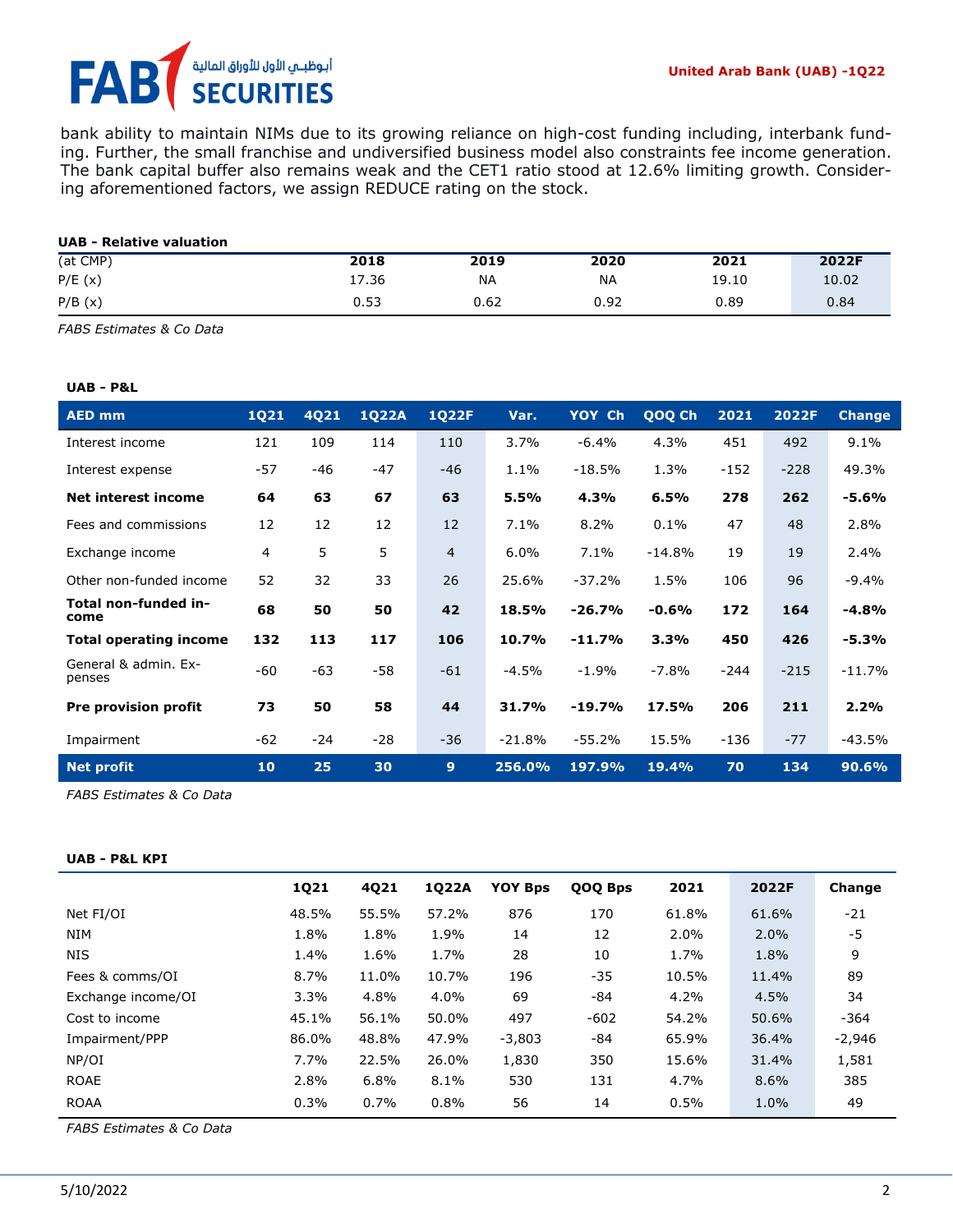

| <b>UAB- Key BS Items</b> |          |          |         |        |          |         |
|--------------------------|----------|----------|---------|--------|----------|---------|
| AED mm                   | 1021     | 2021     | 3021    | 4021   | 1022A    | YOY Ch  |
| <b>Net advances</b>      | 8,501    | 8,035    | 8,035   | 8,213  | 7,884    | $-7.2%$ |
| QOQ Change               | $-5.7%$  | $-5.5%$  | $0.0\%$ | 2.2%   | $-4.0%$  |         |
| <b>Total assets</b>      | 14,419   | 14,549   | 14,267  | 15,180 | 14,021   | $-2.8%$ |
| QOQ Change               | $-2.9%$  | 0.9%     | $-1.9%$ | 6.4%   | $-7.6%$  |         |
| <b>Customer deposits</b> | 10,839   | 10,639   | 10,328  | 10,406 | 10,120   | $-6.6%$ |
| QOQ Change               | $-3.6\%$ | $-1.8\%$ | $-2.9%$ | 0.8%   | $-2.8%$  |         |
| <b>Total equity</b>      | 1,435    | 1,497    | 1,499   | 1,512  | 1,501    | 4.6%    |
| QOQ Change               | $-1.3%$  | 4.3%     | $0.2\%$ | 0.9%   | $-0.7\%$ |         |

*FABS estimate & Co Data*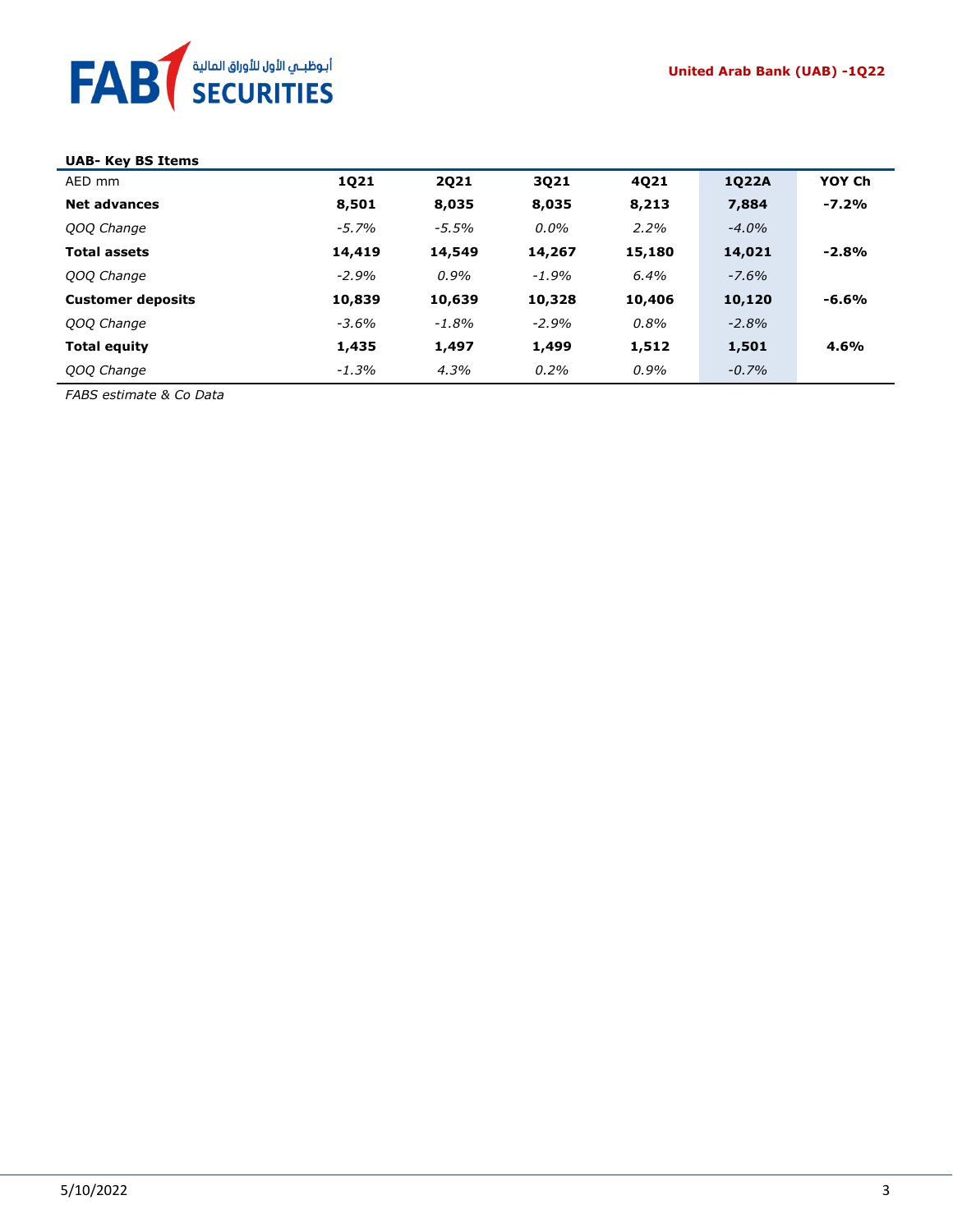### **Research Rating Methodology:**

| Rating            | Upside/Downside potential  |
|-------------------|----------------------------|
| <b>BUY</b>        | Higher than $+15%$         |
| <b>ACCUMULATE</b> | Between $+10\%$ to $+15\%$ |
| <b>HOLD</b>       | l ower than +10% to -5%    |
| <b>REDUCE</b>     | Between -5% to -15%        |
| <b>SELL</b>       | Lower than -15%            |

### **FAB Securities Contacts:**

#### **Research Analysts**

| Ahmad Banihani                                   | +971-2-6161629                   | ahmad.banihani@Bankfab.com |
|--------------------------------------------------|----------------------------------|----------------------------|
| <b>Sales &amp; Execution</b>                     |                                  |                            |
| Abu Dhabi Head Office                            |                                  |                            |
| <b>Trading Desk</b>                              | $+971 - 2 - 6161700/1$           | Online Trading Link        |
|                                                  | +971-2-6161777                   |                            |
| <b>Institutional Desk</b><br>Sales and Marketing | +971-4-4245765<br>+971-2-6161703 |                            |

### **DISCLAIMER**

This report has been prepared by FAB Securities (FABS), which is authorised by the UAE Securities and Commodities Authority, licensing registration number 604002, and is a member of the Abu Dhabi Securities Exchange and Dubai Financial Market. The information, opinions and materials contained in this report are provided for information purposes only and are not to be used, construed, or considered as an offer or the solicitation of an offer or recommendation to sell or to buy or to subscribe for any investment security or other financial instrument. The information, opinions and material in this report have been obtained and derived from publicly available information and other sources considered reliable without being independently verified for their accuracy or completeness. FABS gives no representation or warranty, express or implied, as to the accuracy and completeness of information and opinions expressed in this report. Opinions expressed are current as of the original publication date appearing on the report only and the information, including the opinions contained herein, are subject to change without notice. FABS is under no obligation to update this report. The investments referred to in this report might not be suitable for all recipients. Recipients should not base their investment decisions on this report and should make their own investigations, and obtain independent advice, as appropriate. Any loss or other consequences arising from the uses of material contained in this report shall be the sole and exclusive responsibility of the recipient and FABS accepts no liability for any such loss or consequence. The value of any investment could fall as well as rise and the investor may receive less than the original amount invested. Some investments mentioned in this report might not be liquid investments, which could be difficult to realise in cash. Some investments discussed in this report could be characterised by high level of volatility, which might result in loss. FABS owns the intellectual property rights and any other material contained in this report. No part of this report may be reproduced, utilised or modified in any form either in whole or in part or by any electronic, mechanical or other means, now known or hereafter invented, including photocopying and recording, or stored in any retrieval system without the prior consent of FABS in writing. While utmost care has been taken to ensure that the information provided is accurate and correct, neither FABS, nor its employees shall, in any way, be responsible for the contents. By accepting this document, the recipient agrees he/she has read the above disclaimer and to be bound by the foregoing limitations/ restrictions.